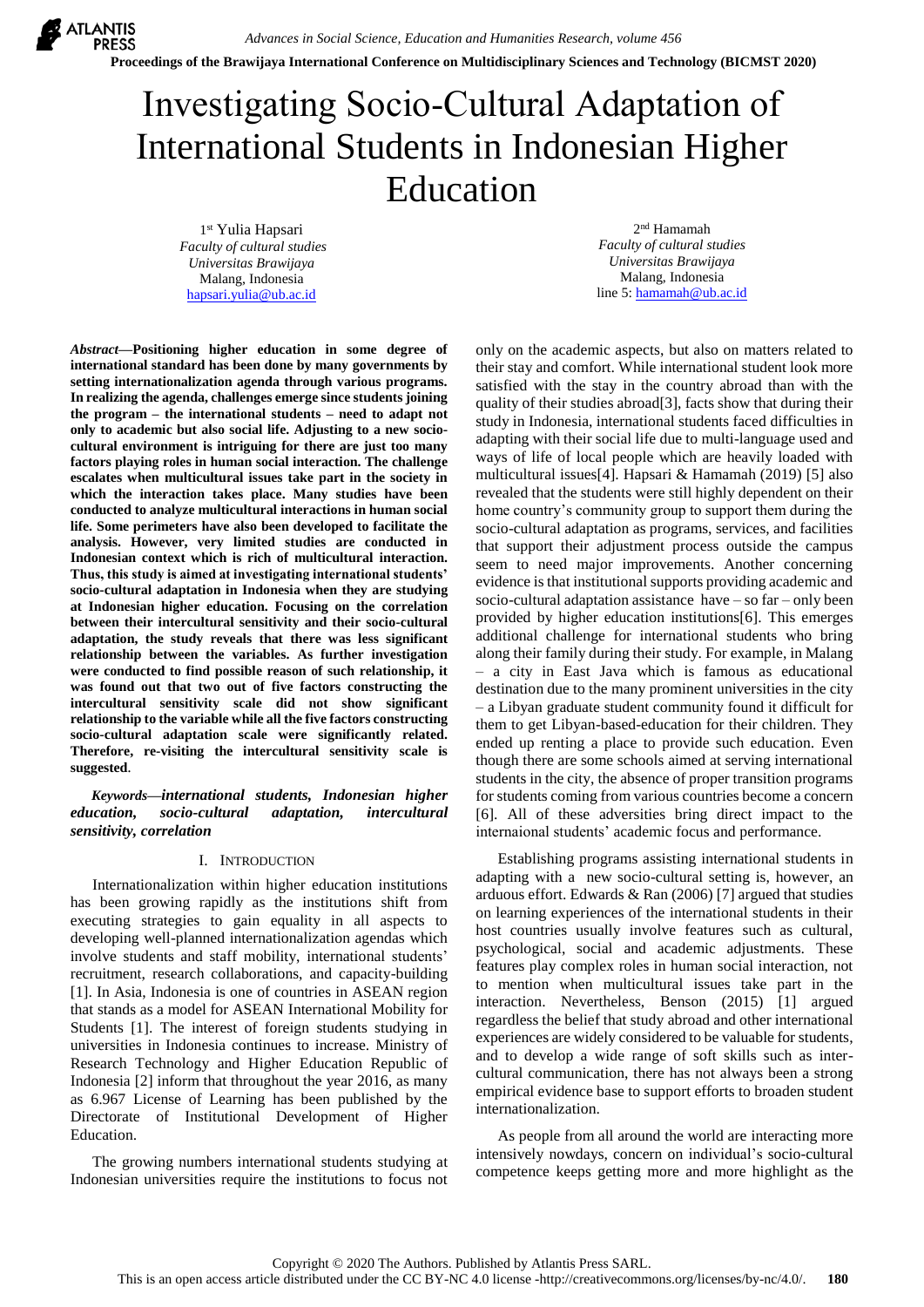

socio-cultural competence is a guarantor of effective crosscultural communication. It is understood that "socio-cultural competence is a possession of and the ability to apply a set of multicultural knowledge, skills and qualities in the process of intercultural communication in the specific conditions of life and tolerance towards people of other nationalities."[8]. Intercultural communication, which is needed by international students, needs intercultural communication competence, which is an ability to execute communication behaviors appropriately and effectively in a culturally diverse environment [9]. As a part of intercultural communication competence, intercultural sensitivity is assumed to be one of key roles in the success of intercultural communication as it is the affective concept of intercultural communication aside from intercultural awareness as the cognitive concept and intercultural adroitness as the behavioral concept [9]. Previous studies on social relationships (such as friendship patterns, housing and other accommodation facilities) have found that international students who successfully formed social ties with their local communities have reported higher satisfaction [10]; [11]).

In Indonesian context, a study by Hapsari & Hamamah (2019) [5] reported that most international students in a higher education institution got support from their country community group instead of receiving it from the host country regardless the fact that they are ready to meet people from different culture and never experienced negative treatment from local people. It is in line with Ward & Masgoret's (2004) [12] argument stating that international students prefer to spend more than sixty per cent of their academic tenure with students of the same country. Although it is comparable with the Social Identity Theory [13], which professes that individuals will strive to maintain their positive self-esteem through group membership, it can also be inferred that that intercultural communication has not yet been successfully taken place during the socio-cultural adaptation process of the international students.

As many possible factors may contribute to the dependency of the international students' social life on the support from their country community groups, Indonesian multicultural society is one of prominent aspects worth investigation. The multicultural society demands every individual to possess intercultural sensitivity to be able to successfully adapt to the multicultural society as what was argued by Chen and Starosta (1997) [14] that intercultural sensitivity is an ability to develop a positive emotion as the key in understanding and appreciating cultural differences in the intercultural communication.

Taking the aforementioned explanation into account, this study is aimed at investigating international students' sociocultural adaptation process in Indonesian higher education focusing on its correlation with intercultural sensitivity of the students. Further elaboration related to the extent of correlation among factors contributing to sociocultural competence as well as to intercultural sensitivity of the international students was conducted to provide empirical evidence as a consideration of revisiting conceptual construct of the relationship between intercultural sensitivity and sociocultural competence.

# II. MATERIALS AND METHODS

#### *A. Research Instruments*

To achieve the objective of the study, two questionnaires were put into use to gather quantitative data from 38 international students studying in Indonesia. The questionnaires were Revised Sociocultural Adaptation Scale (SCAS-R) developed by Wilson (2013) [15] and Intercultural Sensitivity Scale (IS scale) developed by Chen & Stratosa (2000) [16]. Each of the questionnaires comprises five constructive factors with item distribution for each scale as shown in Table 1. and Table 2. respectively.

| TABLE 1. ITEM DISTRIBUTION OF SCAS-R |  |  |  |
|--------------------------------------|--|--|--|
|                                      |  |  |  |

| <b>SCAS-R Subscales</b>      | Items in the<br>questionnaire |
|------------------------------|-------------------------------|
| Interpersonal                | 1, 3, 6, 11, 13, 16, 21       |
| Communication                |                               |
| Academic Performance         | 2, 7, 12, 17                  |
| Personal Interests &         | 4, 8, 14, 18                  |
| Community Involvement        |                               |
| <b>Ecological Adaptation</b> | 5, 9, 15, 19                  |
| Language Proficiency         | 10, 20                        |

The SCAS-R questionnaire was used to get the international students' score on their sociocultural adaptation competence seen from five subscales namely Interpersonal Communication, Academic Performance, Personal Interests & Community Involvement, Ecological Adaptation, and Language Proficiency. The questionnaire consists of 21 items with 5-point Likert's scale. Table 1 shows the number of items as well as the items distribution of each factors in the scale.

TABLE 2. ITEM DISTRIBUTION OF IS

| <b>IS Factors</b>                                 | Items in the<br>questionnaire |
|---------------------------------------------------|-------------------------------|
| Interaction Engagement                            | 1, 11, 13, 21, 22,<br>23, 24  |
| <b>Respect for Cultural</b><br><b>Differences</b> | 2, 7, 8, 16, 18, 20           |
| <b>Interaction Confidence</b>                     | 3, 4, 5, 6, 10                |
| <b>Interaction Enjoyment</b>                      | 9, 12, 15                     |
| <b>Interaction Attentiveness</b>                  | 14, 17, 19                    |

Table 2 shows IS scale developed by Chen & Starosta (2000) [13] as the second questionnaire used in this research. The questionnaire consists of 24 items with 5 point Likert's scale embracing 5 factors namely Interaction Engagement, Respect for Cultural Differences, Interaction Confidence, Interaction Enjoyment and Interaction attentiveness. The international students' score related to the five factors of their intercultural sensitivity was revealed as they responded to the questionnaire.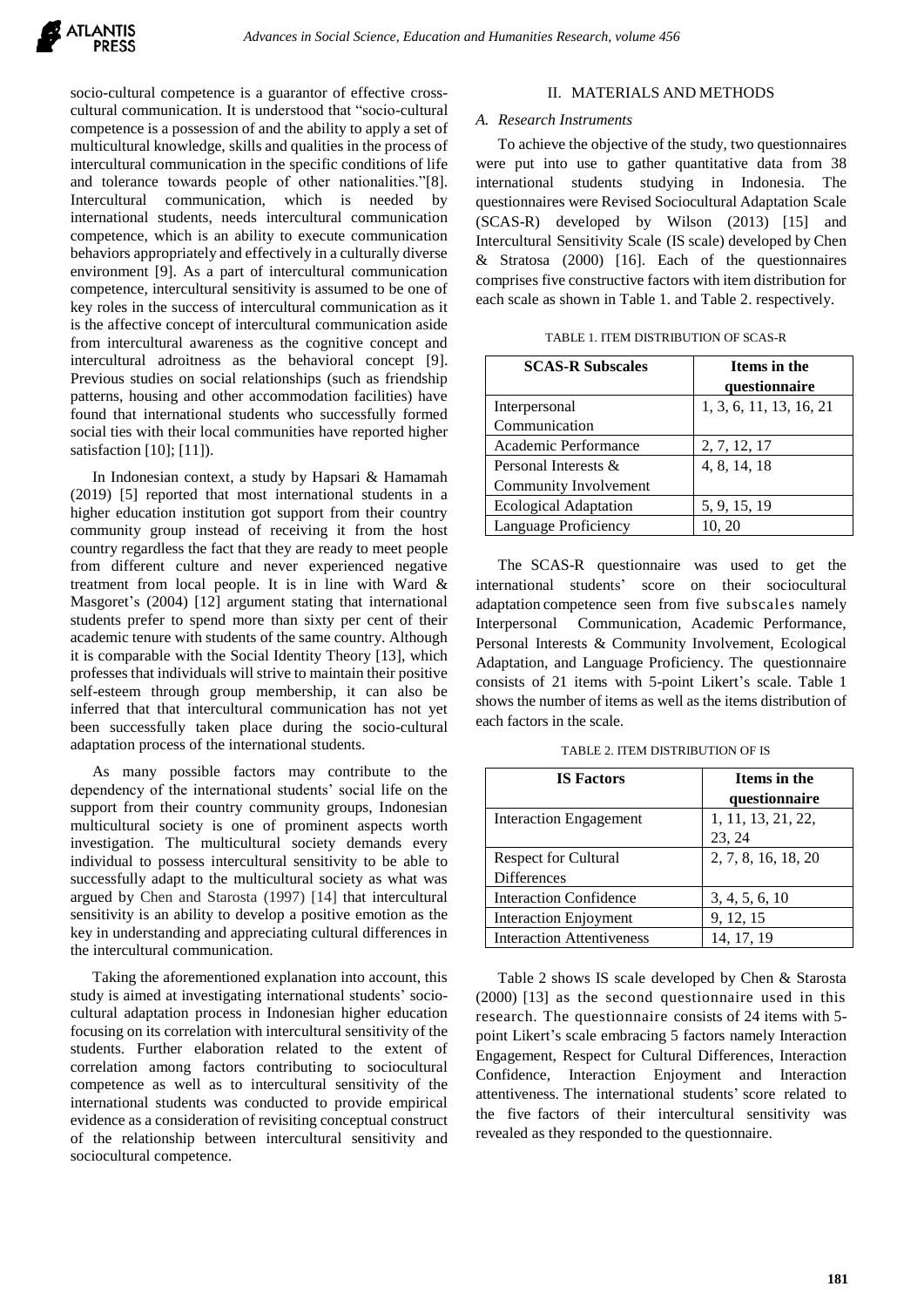## *B. Research Procedure*

The international students' scores related to their sociocultural adaptation competence and their intercultural sensitivity collected using SCAS-R and IS scale questionnaires via Google form were obtained from 38 international students coming from Madagascar, Sudan, Tajikistan, Thailand, Vietnam, Korea Selatan, USA, Japan, Tunisia, China, Czech Republic, Egypt, and Cambodia participated on voluntarily basis.

The research procedures were divided into five major steps. The first step was preparation where the researchers prepared questionnaires as well as making the schedule for collecting the data. After that, the writer determined the participants and set timeline for the feasibility of data collection. Then, the SCAS-R and IS scale questionnaires were distributed to the participants via Google form. At the determined due date, all responses from the participants were collected and scored. The fouth step was the statistical computation to find out the correlation of the two variables using Pearson Correlation Coefficient to compute scores derived from SCAS-R and IS by employing SPSS. Correlations among each factor of both variables were investigated using PLS regression to seek more detail empirical data to contribute to concept development related to relationship among intercultural sensitivity, intercultural communication, and sociocultural competence of international students in higher education institutions. Finally, the result of the correlation between the international students' sociocultural competence and intercultural sensitivity was obtained.

#### III. RESULTS AND DISCUSSION

### *A. Correlation between Sociocultural Competence and Intercultural Sensitivity*

Learning from many studies that have been conducted to analyze multicultural interaction in human social life, some perimeters have eventually been developed to facilitate the analysis. However, few have been done to provide empirical data resulted from the implementation of the measurements. This study is aimed at finding out empirical data when some of the perimeters were put into use.

Questionnaire of Revised Sociocultural Adaptation Scale (SCAS-R) developed by Wilson (2013) [15] and Intercultural Sensitivity Scale (IS scale) developed by Chen & Stratosa (2000) [16] were selected based on the understanding that formed socio-cultural competence is a guarantor of effective cross- cultural communication in the process of intercultural communication in the specific conditions of life and tolerance towards people of other nationalities [8].

Involving 38 international students from 13 different countries, a correlational study was employed to see the relationship between the international students' sociocultural competence and their intercultural sensitivity.

The students score obtained from their responses toward the SCAS-R and IS scale were calculated using Pearson Product Moment correlation since the relationship between the variable is in two way (one affect another in reciprocal way). Table 3 shows the result of the statistical computation in finding out the correlation between the international students' sociocultural adaptation and their intercultural sensitivity.

TABLE 3. CORRELATION BETWEEN ACAS-R AND IS SCORES

| Sociocultural | Pearson Correlation | Sociocultural | Intercultural<br>,291 |
|---------------|---------------------|---------------|-----------------------|
|               | Sig. (2-tailed)     |               | ,076                  |
|               |                     | 38            | 38                    |
| Intercultural | Pearson Correlation | 291           |                       |
|               | Sig. (2-tailed)     | D76           |                       |
|               | Ν                   | 38            | 38                    |

The statistical computation resulted on *p* value of .291 with significant level of 0.076. It means that though the correlation coefficient is positive  $(p = 0.291)$ , the relationship is not significant since the significant level is higher than 0.05. Therefore, it can be understood that the international students' sociocultural competence and their intercultural sensitivity has no significant correlation. This fact seems not to support Safina's (2013) [4] argument stating that socio-cultural competence is a guarantor of effective cross-cultural communication. At least, in this study Intercultural Sensitivity which is one of the three construct of intercultural communication does not show significant relationship with sociocultural competence. Therefore, more comprehensive investigation on the correlation between all factors comprised by the three constructs of communicative competence needs to be done in other studies.

*B. Correlation Among Factors Constructing Socio-cultural Competence and Intercultural Sensitivity*

As suggested in the stages of the research, the second statistical computation was employed to scrutinize the correlation among factors constructing each variable. There were three steps conducted. The first was finding correlation among SCAS-R factors namely Interpersonal Communication, Academic performance, Personal Interests & Community Involvement, Ecological Adaptation, and Language Proficiency. The second was ascertaining relationship among factors constructing IS scale namely Interaction Engagement, Respect for Cultural Differences, Interaction Confidence, Interaction Enjoyment and Interaction attentiveness. The last step was revealing correlation among factors constructing SCAS-R and IS.

In the first step, in regard to factors constructing sociocultural adaptation competence suggested by Wilson (2013) [12] through SCAS-R scale, each of the factors was analyzed for its correlation among the factors in the variable using Partial Least Square (PLS). The result of the statistical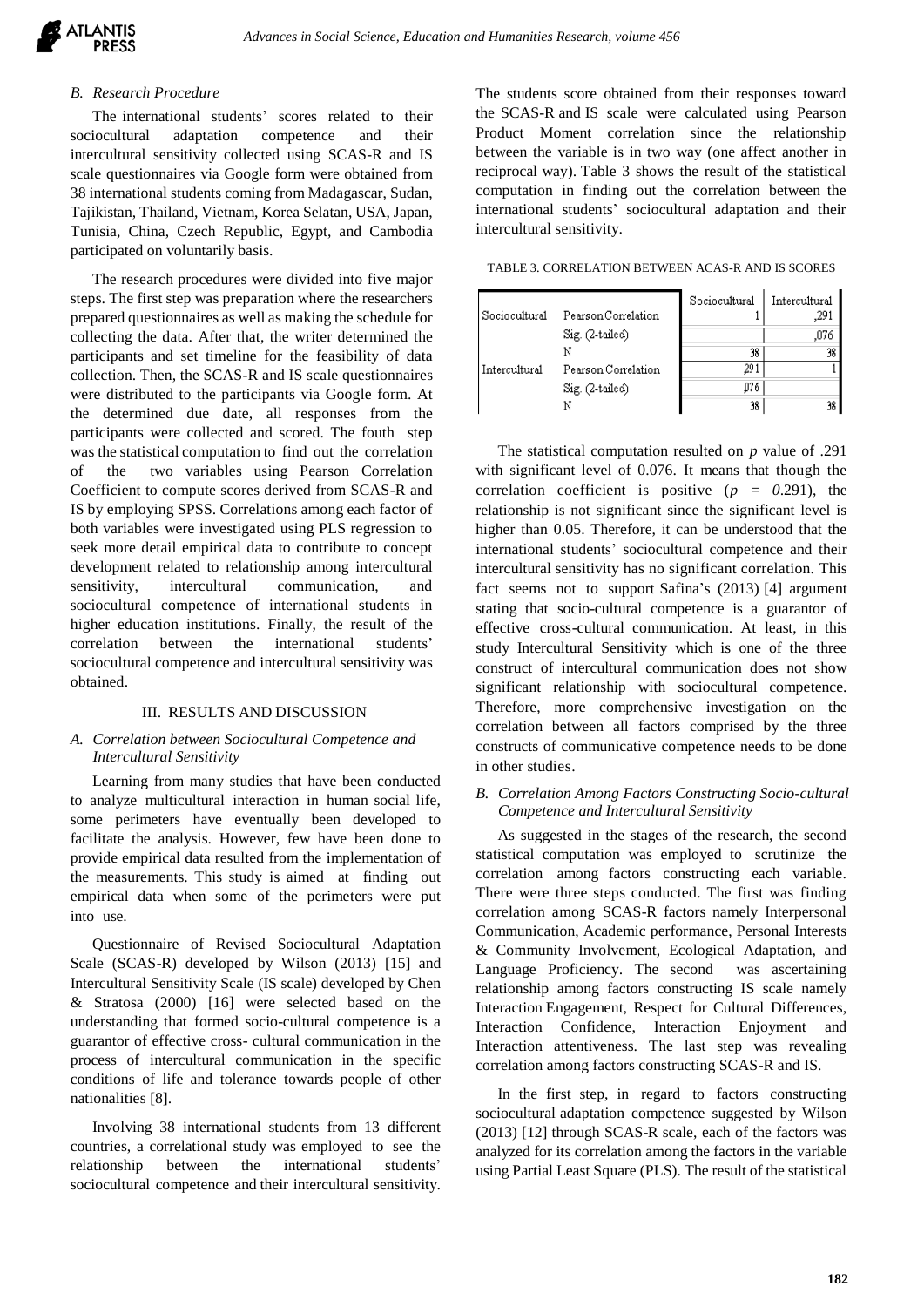computation is presented in Table 4.

TABLE 4. CORRELATION AMONG FACTORS CONSTRUCTING SCAS-R

|                               |                                               | X <sub>1</sub>   | <b>X2</b>        | X <sub>3</sub>   | X4               | X5               | Sociocultural<br>Adaptation  |
|-------------------------------|-----------------------------------------------|------------------|------------------|------------------|------------------|------------------|------------------------------|
| X1                            | <b>Pearson Correlation</b>                    |                  | $.698 -$         | $.698 -$         | $.647 -$         | 271              | $.870 -$                     |
|                               | Sig. (2-tailed)                               |                  | .000             | .000             | .000             | .099             | ,000,                        |
| (Interpersonal Communication) | Ν                                             | 38               | 38               | 38               | 38               | 38               | 38                           |
| X <sub>2</sub>                | <b>Pearson Correlation</b><br>Sig. (2-tailed) | $.698 -$<br>.000 |                  | $.624 -$<br>.000 | $.505 -$<br>001  | .147<br>.380     | 775**<br>,000,               |
| (Academic Performance)        | Ν                                             | 38               | 38               | 38               | 38               | 38               | 38                           |
| X3                            | <b>Pearson Correlation</b><br>Sig. (2-tailed) | 698-<br>.000     | $624 -$<br>,000  |                  | $728 -$<br>.000  | .058<br>,730     | $.821 -$<br>,000,            |
| (Personal Interest)           | Ν                                             | 38               | 38               | 38               | 38               | 38               | 38                           |
| X <sub>4</sub>                | <b>Pearson Correlation</b><br>Sig. (2-tailed) | $647 -$<br>,000  | $.505 -$<br>,001 | $.728 -$<br>.000 |                  | .060<br>,720     | $.771$ <sup>**</sup><br>.000 |
| (Ecological Adaptation)       | Ν                                             | 38               | 38               | 38               | 38               | 38               | 38                           |
| X <sub>5</sub>                | <b>Pearson Correlation</b><br>Sig. (2-tailed) | 271<br>.099      | 147<br>.380      | .058<br>,730     | 060<br>720       |                  | $.477 -$<br>.002             |
| (Language Proficiency)        | Ν                                             | 38               | 38               | 38               | 38               | 38               | 38                           |
| Sociocultural Adaptation      | <b>Pearson Correlation</b><br>Sig. (2-tailed) | $.870 -$<br>.000 | $.775 -$<br>.000 | $,821 -$<br>.000 | $.771 -$<br>.000 | $.477 -$<br>,002 |                              |
|                               | м                                             | 38               | 38               | 38               | 38               | 38               | 38                           |

\*\* Correlation is significant at the 0.01 level (2-tailed)

From table 4 it can be learnt that there is a significant relationship among the five factors constructing the SCAS-R with r value of 0.870 for Interpersonal, 0.775 for Academic Performance, 0.821 for Personal Interest & Community Involvement, 0.771 for Ecological Adaptation, and 0 .477 for Language Proficiency.

Using the same statistical computation, the second step was conducted to expose relationship among factors constructing IS scale which result is shown in Table 5.

TABLE 5. CORRELATION AMONG FACTORS CONSTRUCTING IS SCALE

|                                  |                            | Υ1       | Y <sub>2</sub> | Y <sub>3</sub>      | Y4       | Y5                   | <b>Intercultural</b><br>Sensitivity |
|----------------------------------|----------------------------|----------|----------------|---------------------|----------|----------------------|-------------------------------------|
| Y1                               | <b>Pearson Correlation</b> |          | $-263$         | .416"               | $-220$   | $,560$ <sup>**</sup> | ,305                                |
| (Interaction Engagement)         | Sig. (2-tailed)            |          | ,110           | .009                | ,184     | .000                 | .062                                |
|                                  | Ν                          | 38       | 38             | 38                  | 38       | 38                   | 38                                  |
| Y <sub>2</sub>                   | <b>Pearson Correlation</b> | $-263$   |                | .168                | $.740 -$ | $-149$               | $.670 -$                            |
| (Respect for Other Culture)      | Sig. (2-tailed)            | ,110     |                | .312                | ,000     | .373                 | ,000                                |
|                                  | Ν                          | 38       | 38             | 38                  | 38       | 38                   | 38                                  |
| $\overline{Y3}$                  | <b>Pearson Correlation</b> | $.416 -$ | ,168           |                     | $.391 -$ | .284                 | $.713 -$                            |
| (Interaction Confidence)         | Sig. (2-tailed)            | .009     | ,312           |                     | .015     | .084                 | .000                                |
|                                  | Ν                          | 38       | 38             | 38                  | 38       | 38                   | 38                                  |
| Y4                               | Pearson Correlation        | $-220$   | $.740 -$       | $,391$ <sup>*</sup> |          | $-199$               | $781 -$                             |
| (Interaction Enjoyment)          | Sig. (2-tailed)            | .184     | .000           | .015                |          | 232                  | .000                                |
|                                  | Ν                          | 38       | 38             | 38                  | 38       | 38                   | 38                                  |
| Y <sub>5</sub>                   | <b>Pearson Correlation</b> | $.560 -$ | $-149$         | .284                | $-199$   |                      | $,332$ <sup>*</sup>                 |
| (Interaction Attentiveness)      | Sig. (2-tailed)            | .000     | 373            | .084                | ,232     |                      | .042                                |
|                                  | Ν                          | 38       | 38             | 38                  | 38       | 38                   | 38                                  |
| <b>Intercultural Sensitivity</b> | <b>Pearson Correlation</b> | .305     | $.670 -$       | $.713 -$            | $.781 -$ | $332^{\circ}$        |                                     |
|                                  | Sig. (2-tailed)            | .062     | .000           | .000                | .000     | .042                 |                                     |
|                                  | Ν                          | 38       | 38             | 38                  | 38       | 38                   | 38                                  |

\* Correlation is significant at the 0.01 level (2-tailed) \*. Correlation is significant at the 0.05 level (2-tailed)

Table 5 identifies correlation among factors constructing Intercultural Sensitivity scale proposed by Chen & Starosta (2000) [16]. Though using the same statistical computation used to investigate the correlation among factors constructing SCAS-R proposed by Wilson (2013) [15], different result was found. It seems that only 3 out of the 5 factors constructing the Intercultural Sensitivity scale were highly correlated with significant relation. The three factors were Respect for Other Culture, Interaction Confidence, and Interaction Enjoyment. While, the two other factors showed distinct relationship. Interaction Attentiveess showed significance level of .042 with *r* value of 0.332. It means that though it has positive relationship  $(r = 0.332)$ , the significance of the relationship is relatively low  $(p=0.042 < 0.05)$ . Further, Interaction Engegement showed its *r* value of 0.305 which is a positive correlation. However, it becomes meaningless as its significance value is 0.062 which is higher than 0.05. From this finding, it can be inferred that factors constructing IS scale need to be revisited.

While factors constructing IS scale are in need of re-evaluation in terms of their correlation among factors, further investigation is performed to expose the relationship among factors constructing both variables; sociocultural adaptation and intercultural sensitivity. Partial Least Square (PLS) regression was once again put into use which resulted on data presented in Table 6.

TABLE 6. CORRELATION AMONG FACTORS CONSTRUCTING SCAS-R AND IS SCALE

|                 |                                                          | X1   | Х2         | X3   | X4     | X5     | Y1                                                      | Y2     | Y3   | Y4     | Y5               |
|-----------------|----------------------------------------------------------|------|------------|------|--------|--------|---------------------------------------------------------|--------|------|--------|------------------|
| X <sub>1</sub>  | Pearson Correlation                                      | т    | .698       | .698 | 647    | 271    | 337                                                     | .058   | 313  | 099    | .057             |
|                 | Sig. (2-tailed)                                          |      | .000       | .000 | .000   | .099   | .039                                                    | .730   | .055 | 554    | .733             |
|                 | N                                                        | 38   | 38         | 38   | 38     | 38     | 38                                                      | 38     | 38   | 38     | 38               |
| x <sub>2</sub>  | Pearson Correlation                                      | 698  | т          | .624 | 505    | ,147   | 326                                                     | .134   | 204  | .133   | 220              |
|                 | Sig. (2-tailed)                                          | .000 |            | .000 | .001   | 380    | .046                                                    | ,422   | 219  | ,425   | .185             |
|                 | N                                                        | 38   | 38         | 38   | 38     | 38     | 38                                                      | 38     | 38   | 38     | 38               |
| X3              | Pearson Correlation                                      | 698  | 624        | ٠    | 728    | 058    | 441                                                     | .127   | 274  | 201    | ,029             |
|                 | Sig. (2-tailed)                                          | .000 | .000       |      | 000    | ,730   | ,006                                                    | ,449   | .096 | 226    | ,865             |
|                 | N                                                        | 38   | 38         | 38   | 38     | 38     | 38                                                      | 38     | 38   | 38     | 38               |
| <b>X4</b>       | <b>Pearson Correlation</b>                               | 647  | 505        | 728  | Ŧ      | 060    | 264                                                     | 247    | 338  | 230    | $-053$           |
|                 | Sig. (2-tailed)                                          | 000  | 001        | .000 |        | .720   | .109                                                    | .134   | .038 | .164   | .754             |
|                 | N                                                        | 38   | 38         | 38   | 38     | 38     | 38                                                      | 38     | 38   | 38     | 38               |
| X5              | Pearson Correlation                                      | 271  | .147       | .058 | .060   | т      | .016                                                    | $-202$ | 044  | $-109$ | .026             |
|                 | Sig. (2-tailed)                                          | 099  | 380        | .730 | 720    |        | 925                                                     | 225    | .793 | 514    | .876             |
|                 | N                                                        | 38   | 38         | 38   | 38     | 38     | 38                                                      | 38     | 38   | 38     | $\frac{38}{560}$ |
| ١Y              | Pearson Correlation                                      | 337  | 326        | 441  | 264    | .016   | т                                                       | $-263$ | 416  | $-220$ |                  |
|                 | Sig. (2-tailed)                                          | .039 | 046        | .006 | .109   | ,925   |                                                         | .110   | .009 | .184   | ,000             |
|                 | N                                                        | 38   | 38         | 38   | 38     | 38     | 38                                                      | 38     | 38   | 38     | 38               |
| $\overline{Y2}$ | <b>Pearson Correlation</b>                               | 058  | .134       | 127  | 247    | $-202$ | $-263$                                                  | т      | .168 | 740    | $-149$           |
|                 | Sig. (2-tailed)                                          | .730 | ,422       | ,449 | .134   | 225    | .110                                                    |        | 312  | .000   | 373              |
|                 | N                                                        | 38   | 38         | 38   | 38     | 38     | 38                                                      | 38     | 38   | 38     | 38               |
| Y3              | <b>Pearson Correlation</b>                               | 313  | 204        | 274  | 338    | 044    | $,416^{-}$                                              | .168   | 1    | 391    | 284              |
|                 | Sig. (2-tailed)                                          | .055 | 219        | .096 | 038    | .793   | .009                                                    | 312    |      | .015   | ,084             |
|                 | N                                                        | 38   | 38         | 38   | 38     | 38     | 38                                                      | 38     | 38   | 38     | 38               |
| Y4              | Pearson Correlation                                      | 099  | .133       | 201  | 230    | $-109$ | $-220$                                                  | 740    | 391  | Ŧ      | $-199$           |
|                 | Sig. (2-tailed)                                          | 554  | <b>A25</b> | 226  | .164   | 514    | .184                                                    | .000   | 015  |        | 232              |
|                 | N                                                        | 38   | 38         | 38   | 38     | 38     | 38                                                      | 38     | 38   | 38     | $\frac{38}{1}$   |
| $\overline{15}$ | Pearson Correlation                                      | 057  | 220        | 029  | $-053$ | 026    | 560                                                     | $-149$ | 284  | $-199$ |                  |
|                 | Sig. (2-tailed)                                          | 733  | .185       | 865  | .754   | 876    | ,000                                                    | 373    | .084 | 232    |                  |
|                 | N                                                        | 38   | 38         | 38   | 38     | 38     | 38                                                      | 38     | 38   | 38     | 38               |
| Ħ               | Correlation is significant at the 0.01 level (2-tailed). |      |            |      | r      |        | Correlation is significant at the 0.05 level (2-tailed) |        |      |        |                  |

It can be learnt from Table 6 that from factors constructing both variables, Interaction Engagement of Intercultural Sensitivity positively correlates with three factors constructing SCAS-R namely Interpersonal Communication (*r = 0*.337), Academic Performance ( *r* = 0.326), and Personal Interest  $(r = 0.441)$  with *p* value of 0.039, 0.046, and 0.006 respectively. Hovewer, it does not correlates with the two other factors of SCAS-R namely Ecological Adaptation and Language proficiency.

In addition, Interaction Confidence of Intercultural Sensitivity is positively correlates  $(r = 0.338)$  with Ecological Adaptation of SCAS-R with significance level of 0.038. Yet, it does not show any correlation with the other four variables constructing SCAS-R.



Fig 1. Correlation among factors constructing SCAS-R and IS scale

Figure 1 provide visual explanation of how five factors constructing SCAS-R and five factors constructing IS scale correlate among them. It can be seen that not all of them are